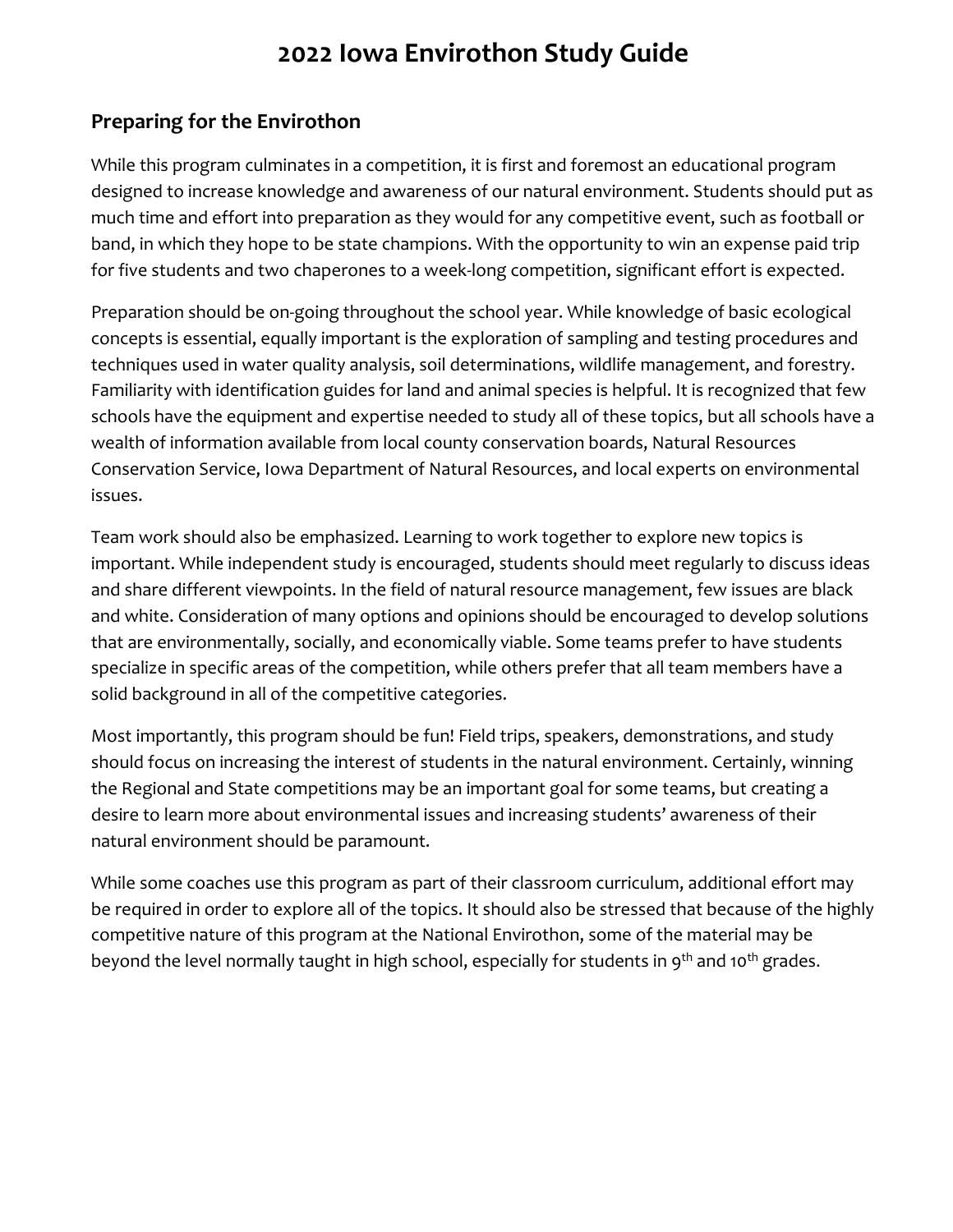#### **How to Use this Guide**

This guide is intended to provide basic, yet comprehensive information on each of the topics covered in the Envirothon. It is a compilation of numerous publications from a variety of Federal, State, Local and private agencies and organizations.

It is intended to:

- 1. Give all teams a common starting point.
- 2. Provide readily accessible information for team coaches who may be unfamiliar with some of the topics.
- 3. Alert coaches and students to the various agencies and organizations that are active in the natural resources field.

This guide is not intended to be a complete, definitive guide to each of the topics. It is hoped that as teams develop their competencies and skills, they will seek out additional information.

Be sure to view the National Envirothon theme for the current year including the learning objectives, key topics, and background information given on the topic. The basic ideas will be applied at the state level competition.

#### **Testing Format**

Students and coaches can anticipate a testing format for the Regional and State Competitions based on the following:

- Terms & Definitions
- **■** Calculation
- Matching
- **■** Identification
- Fill-In the Blank
- **■** Free Response/Essay
- Multiple Choice
- Sampling and Testing (State Competition Only)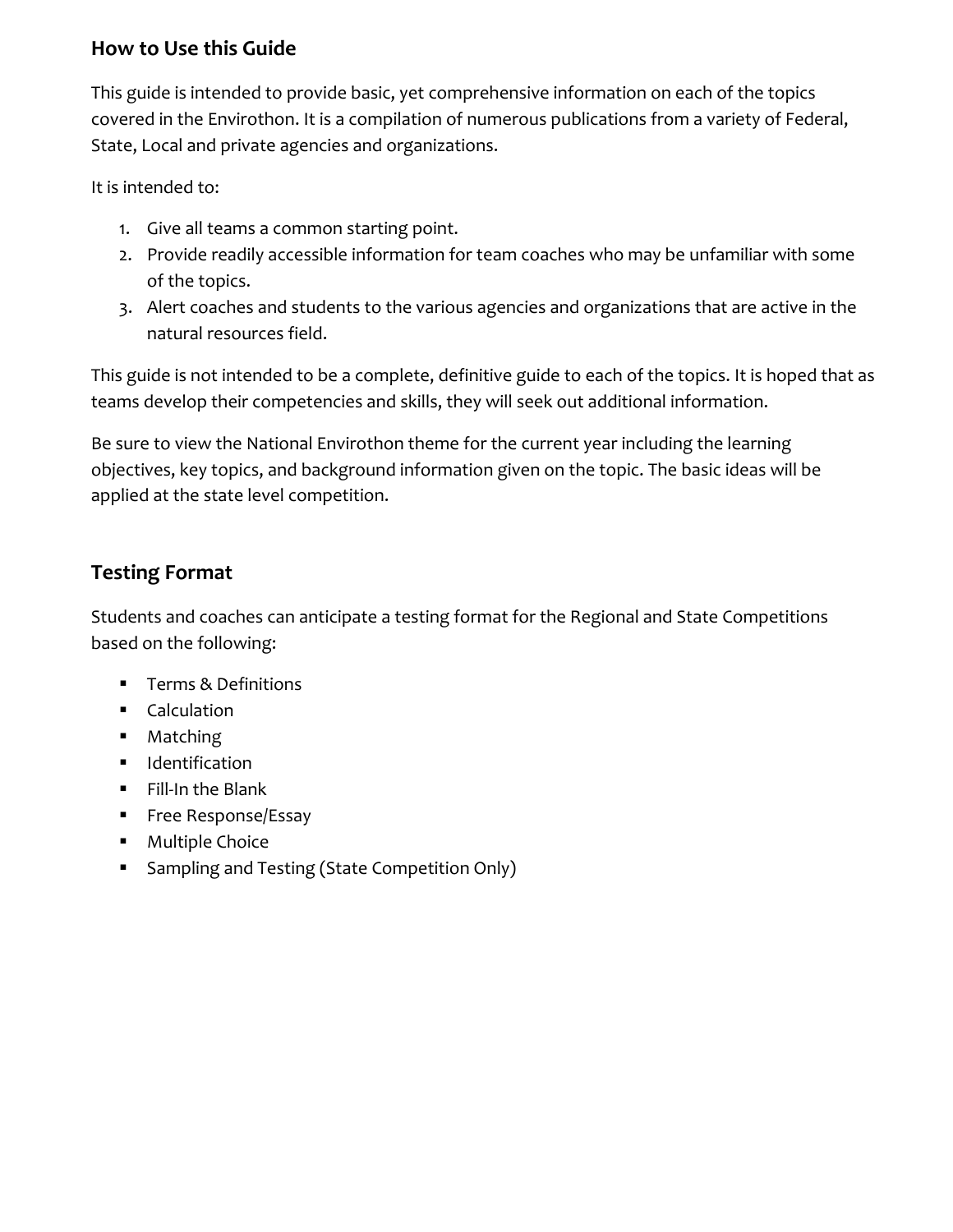#### **Recommended Resources**

### *Aquatics*

- Iowa Fish Species [Iowa Fish Species \(iowadnr.gov\)](https://www.iowadnr.gov/Fishing/Iowa-Fish-Species)
- Rainscaping Iowa <https://iowastormwater.org/rainscaping/>
- Iowa Association of Naturalists Booklets, Booklets IAN-103, 104,204, 205, and 701 (Aquatics books only) <https://www.iowanaturalists.org/resources-booklet-series>

### *Forestry*

- Forest Management Basics NC Forestry [https://www.ncforestry.org/education/education-materials/forest](https://www.ncforestry.org/education/education-materials/forest-management-basics)[management-basics](https://www.ncforestry.org/education/education-materials/forest-management-basics)
- Buffer Strip Design, Establishment, and Maintenance *<https://store.extension.iastate.edu/Product/5129>*
- Purdue Extension Trees and Storms <https://www.extension.purdue.edu/extmedia/fnr/fnr-faq-12-w.pdf>
- Iowa's Forest Birds <https://store.extension.iastate.edu/Product/15963>
- Pruning Trees Shade, Flowering, & Conifer <https://store.extension.iastate.edu/product/6191-pdf>
- Iowa's Nature Series Forests <https://store.extension.iastate.edu/product/16122-PDF>
- Tree Anatomy [https://naturalresources.extension.iastate.edu/forestry/tree\\_biology/101.html](https://naturalresources.extension.iastate.edu/forestry/tree_biology/101.html)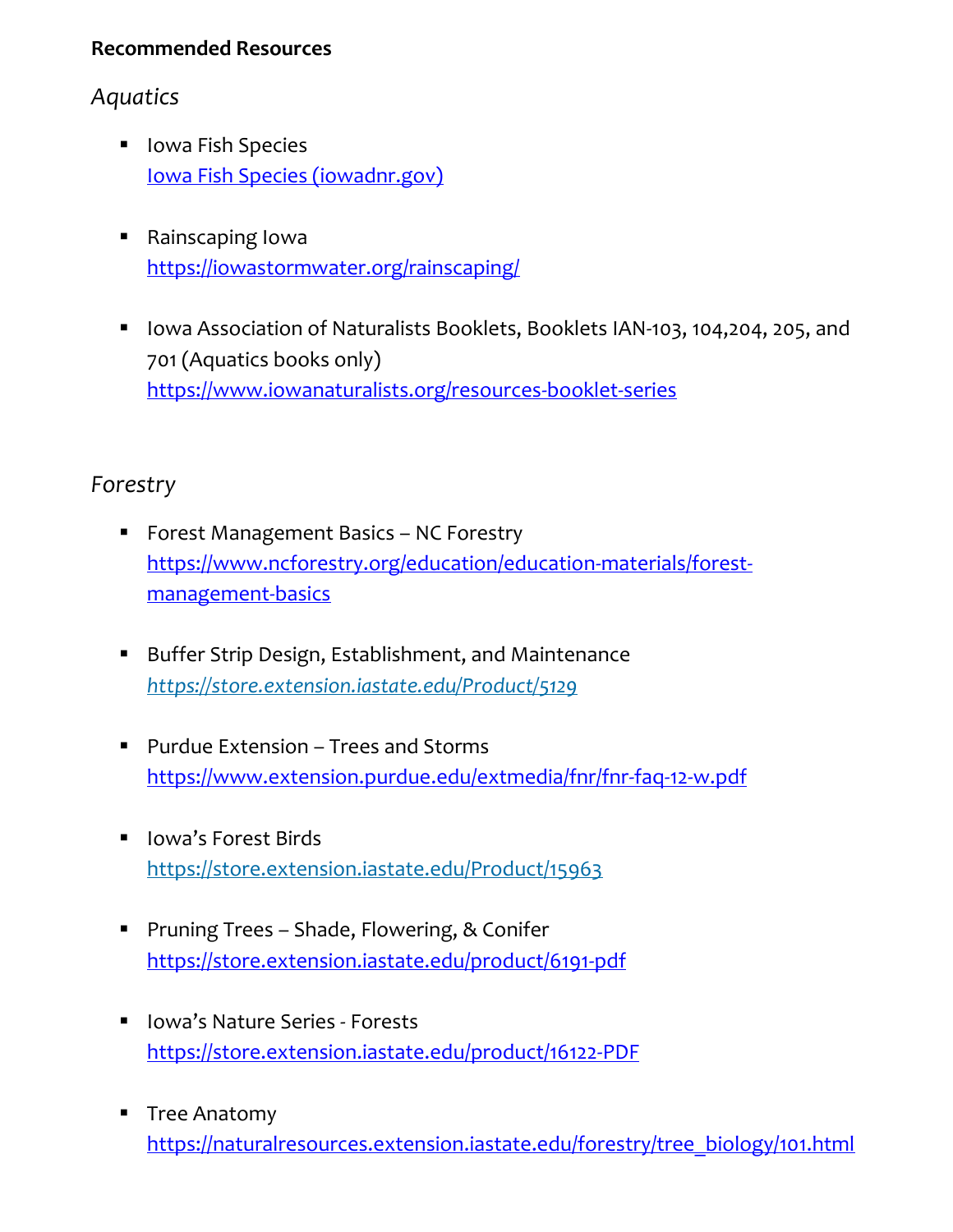■ Forestry Management for Landowners <https://www.fs.usda.gov/managing-land/private-land/landowner-resources>

### *Soils*

- Iowa State Extension <https://naturalresources.extension.iastate.edu/Iowas-Nature>
- Iowa State Extension Nature Series Soils <https://store.extension.iastate.edu/product/Soils-Iowas-Nature-Series>
- From the Surface Down, Published by the USDA-NRCS [http://www.nrcs.usda.gov/Internet/FSE\\_DOCUMENTS/nrcs142p2\\_053238.pdf](http://www.nrcs.usda.gov/Internet/FSE_DOCUMENTS/nrcs142p2_053238.pdf)
- Soil Biology Primer. See Soil Biology Primer Chapters: Overview, Soil Food Web, Food Web & Soil Health, Soil Bacteria, Soil Fungi, Soil Protozoa, Soil Nematodes, Soil Arthropods and Earthworms <http://www.nrcs.usda.gov/wps/portal/nrcs/detailfull/soils/health/biology/>
- Soil Quality Indicator Facts Sheets [http://www.nrcs.usda.gov/wps/portal/nrcs/detail/soils/health/assessment/?cid=](http://www.nrcs.usda.gov/wps/portal/nrcs/detail/soils/health/assessment/?cid=stelprdb1237387) [stelprdb1237387](http://www.nrcs.usda.gov/wps/portal/nrcs/detail/soils/health/assessment/?cid=stelprdb1237387)
- **EXECUTE:** Farming in the 21<sup>st</sup> Century, Published by the USDA-NRCS [http://www.nrcs.usda.gov/wps/PA\\_NRCSConsumption/download?cid=stelprdb1](http://www.nrcs.usda.gov/wps/PA_NRCSConsumption/download?cid=stelprdb1245068&ext=pdf) [245068&ext=pdf](http://www.nrcs.usda.gov/wps/PA_NRCSConsumption/download?cid=stelprdb1245068&ext=pdf)
- Daily Erosion <https://www.dailyerosion.org/>

## *Wildlife*

■ Ecosystem Services <https://www.nwf.org/Wildlife/Wildlife-Conservation/Ecosystem-Services.aspx>